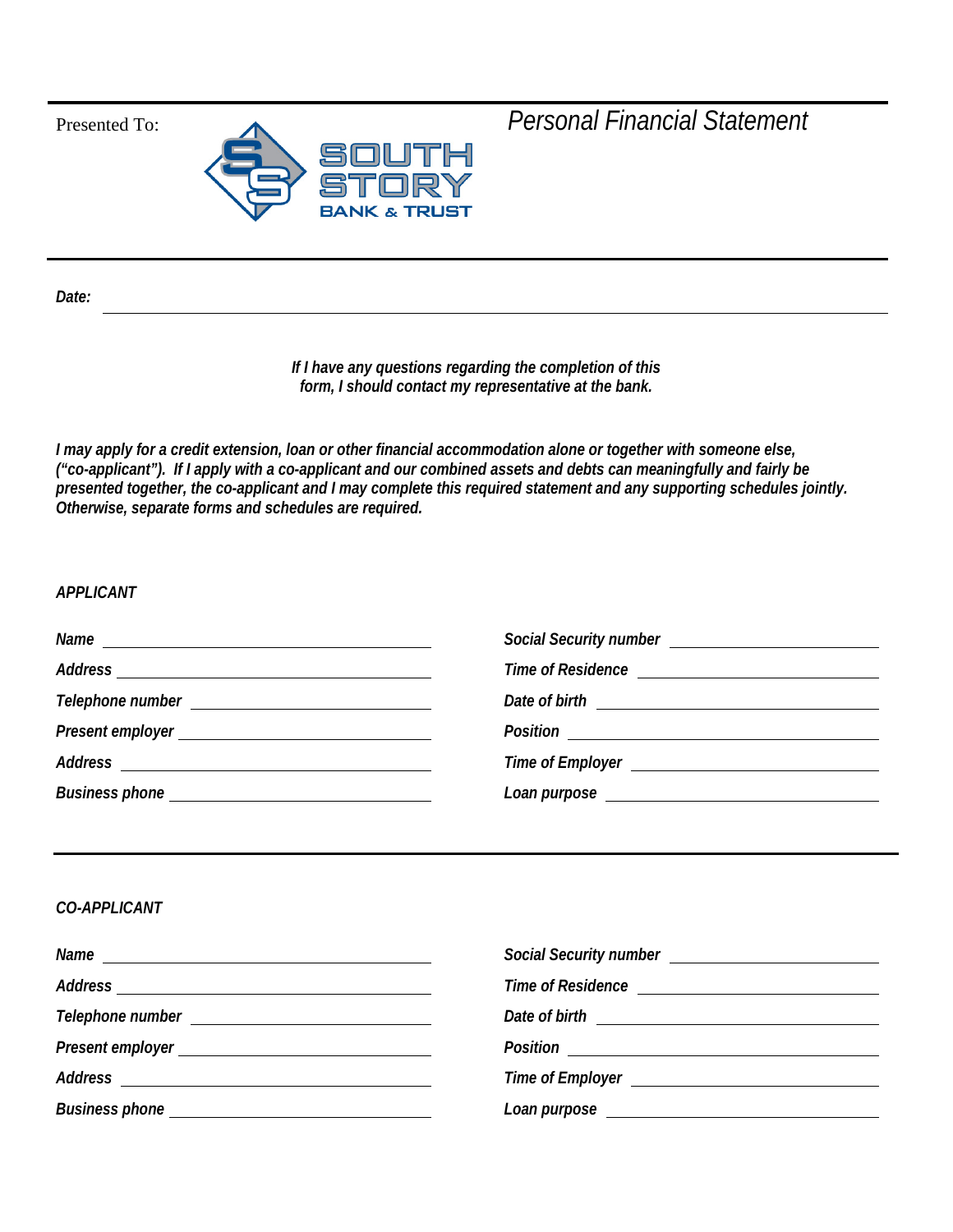|                                                                                                            |              |              | • Round all amounts to the nearest \$100                                   |                          |                       |  |  |
|------------------------------------------------------------------------------------------------------------|--------------|--------------|----------------------------------------------------------------------------|--------------------------|-----------------------|--|--|
| Date of valuation                                                                                          |              |              | • Attach separate sheet if you need more space to complete detail schedule |                          |                       |  |  |
| Assets (assets you own)<br>Amount                                                                          |              |              | Liabilities (debts you owe)                                                | Amount                   |                       |  |  |
| Cash in this bank:<br>Checking                                                                             |              |              | Loans payable to banks (schedule 7)                                        |                          |                       |  |  |
| <b>Savings</b>                                                                                             |              |              | Loans payable to others (schedule 7)                                       |                          |                       |  |  |
| C.D.s                                                                                                      |              |              | Installment contracts payable (schedule 7)                                 |                          |                       |  |  |
| IRA                                                                                                        |              |              | Amounts due to dept. stores and others                                     |                          |                       |  |  |
| Cash in other banks                                                                                        |              |              | Credit cards (MasterCard, Visa, & others)                                  |                          |                       |  |  |
|                                                                                                            |              |              |                                                                            |                          |                       |  |  |
| Due from friends, relatives and others (schedule 1)                                                        |              |              | Income taxes payable                                                       |                          |                       |  |  |
| Mortgage and contracts for deed owned (schedule 2)                                                         |              |              | Other taxes payable                                                        |                          |                       |  |  |
| Securities owned/Retirement accounts (schedule 3)                                                          |              |              |                                                                            |                          |                       |  |  |
| Cash surrender value of life insurance (schedule 4)                                                        |              |              | Loans on life insurance (schedule 6)                                       |                          |                       |  |  |
| Homestead (schedule 5)                                                                                     |              |              |                                                                            |                          |                       |  |  |
| Other real estate owned (schedule 5)                                                                       |              |              | Mortgage on homestead (schedule 6)                                         |                          |                       |  |  |
| Automobiles (year, make, model)                                                                            |              |              | Mortgage or liens on other real estate owned (schedule 6)                  |                          |                       |  |  |
|                                                                                                            |              |              |                                                                            |                          |                       |  |  |
|                                                                                                            |              |              | Contract for deed (schedule 6)                                             |                          |                       |  |  |
| Personal property                                                                                          |              |              |                                                                            |                          |                       |  |  |
|                                                                                                            |              |              | Other liabilities (detail)                                                 |                          |                       |  |  |
|                                                                                                            |              |              |                                                                            |                          |                       |  |  |
| Other assets (detail)                                                                                      |              |              |                                                                            |                          |                       |  |  |
|                                                                                                            |              |              |                                                                            | <b>TOTAL LIABILITIES</b> |                       |  |  |
|                                                                                                            |              |              | Net worth (total assets less total liabilities)                            |                          |                       |  |  |
|                                                                                                            | <b>TOTAL</b> |              |                                                                            | <b>TOTAL</b>             |                       |  |  |
| Annual income                                                                                              | Applicant    | Co-applicant | Contingent liabilities                                                     |                          | Amount                |  |  |
| Salary                                                                                                     |              |              | As endorser                                                                |                          |                       |  |  |
| <b>Commissions</b>                                                                                         |              |              | As guarantor                                                               |                          |                       |  |  |
| <b>Dividends</b>                                                                                           |              |              | Lawsuits                                                                   |                          |                       |  |  |
| Interest                                                                                                   |              |              | For taxes                                                                  |                          |                       |  |  |
| Rentals                                                                                                    |              |              | Other (detail)                                                             |                          |                       |  |  |
| Alimony, child support or<br>maintenance (you need not<br>show this unless you wish<br>us to consider it). |              |              |                                                                            |                          |                       |  |  |
| <b>Other</b>                                                                                               |              |              |                                                                            |                          |                       |  |  |
|                                                                                                            |              |              | Check here if "none"                                                       |                          |                       |  |  |
| <b>TOTAL</b>                                                                                               |              |              |                                                                            | <b>TOTAL CONTINGENT</b>  |                       |  |  |
| <b>INCOME</b>                                                                                              |              |              |                                                                            | <b>LIABILITIES</b>       |                       |  |  |
| <b>SCHEDULE 1 DUE FROM FRIENDS, RELATIVES AND OTHERS</b><br>Name of debtor                                 | Owed to      | Collateral   |                                                                            | Maturity date            | <b>Unpaid balance</b> |  |  |
|                                                                                                            |              |              | How payable<br>\$<br>per                                                   |                          |                       |  |  |
|                                                                                                            |              |              | \$<br>per                                                                  |                          |                       |  |  |
|                                                                                                            |              |              | \$<br>per                                                                  |                          |                       |  |  |
|                                                                                                            |              |              |                                                                            | <b>TOTAL</b>             |                       |  |  |
| <b>SCHEDULE 2 MORTGAGE AND CONTRACTS FOR DEED OWNED</b>                                                    |              |              |                                                                            |                          |                       |  |  |

# *Name of debtor Type of property 1st or 2nd lien Owed to How payable Unpaid balance*

| <i>IVAIIIC UI UCUIUI</i> | <i>i</i> ype or property | <b>131 UI ZHU HUI</b> | <b>UWCU IU</b> | <b>TIOW PayaDIC</b> | Ulipalu balahut |
|--------------------------|--------------------------|-----------------------|----------------|---------------------|-----------------|
|                          |                          |                       | Thi            | per                 |                 |
|                          |                          |                       |                | per                 |                 |
|                          |                          |                       |                | per                 |                 |
|                          |                          |                       |                | TOTAL               |                 |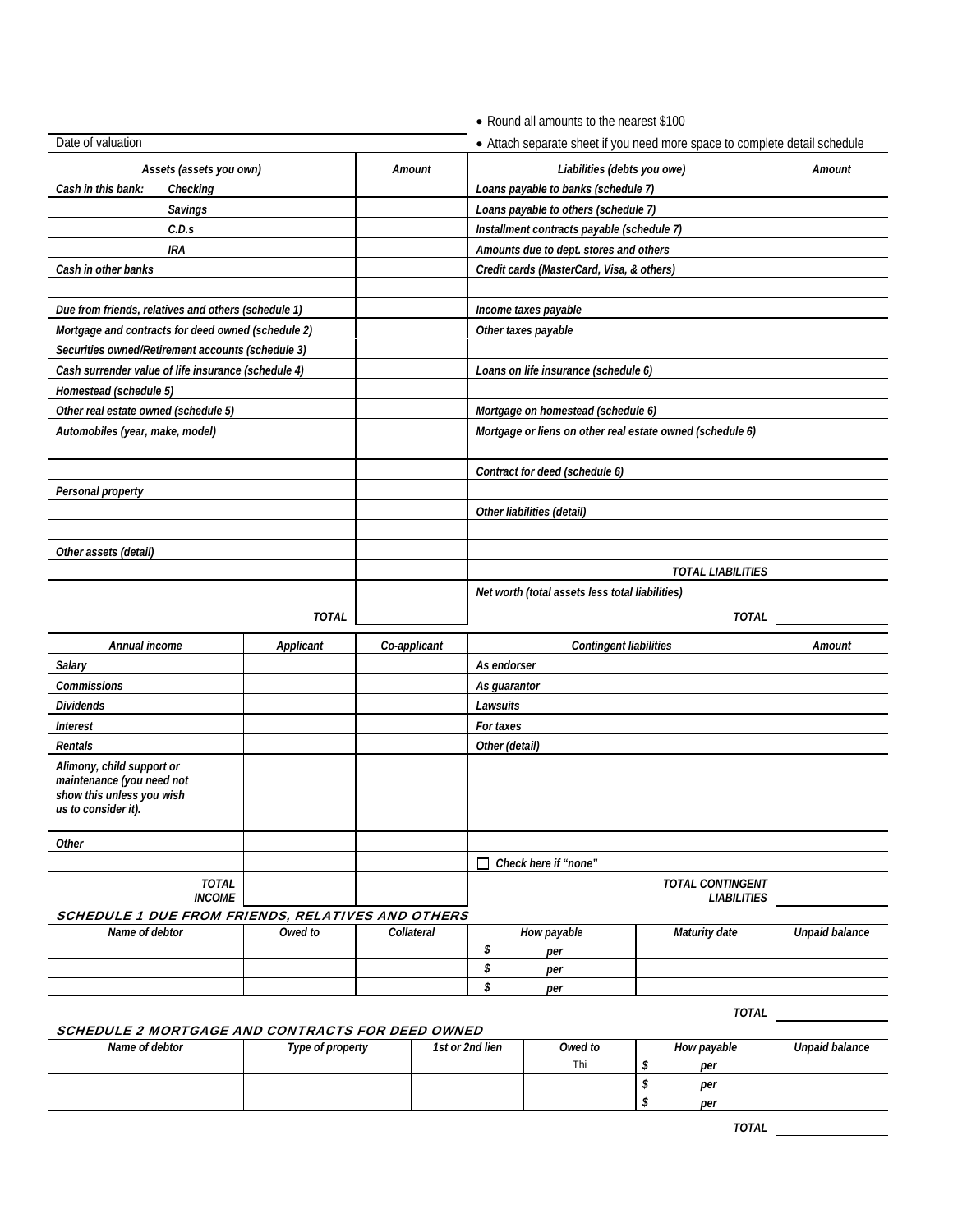## SCHEDULE 3 SECURITIES OWNED/RETIREMENT ACCOUNTS

| No. shares or<br><b>Bond amount</b> | <b>Description</b> | In whose name(s) registered | Cost | Present<br>Market value | L-listed<br>U-unlisted |
|-------------------------------------|--------------------|-----------------------------|------|-------------------------|------------------------|
|                                     |                    |                             |      |                         |                        |
|                                     |                    |                             |      |                         |                        |
|                                     |                    |                             |      |                         |                        |
|                                     |                    |                             |      |                         |                        |
|                                     |                    |                             |      |                         |                        |
|                                     |                    |                             |      |                         |                        |
|                                     |                    |                             |      |                         |                        |
|                                     |                    |                             |      |                         |                        |
| <b>TOTAL</b>                        |                    |                             |      |                         |                        |

#### SCHEDULE 4 LIFE INSURANCE

| Insured | Insurance company | <b>Beneficiary</b> | Face value<br>of policy | Cash value | Loans |
|---------|-------------------|--------------------|-------------------------|------------|-------|
|         |                   |                    |                         |            |       |
|         |                   |                    |                         |            |       |
|         |                   |                    |                         |            |       |
|         |                   |                    |                         |            |       |
|         |                   |                    | <b>TOTAL</b>            |            |       |

### SCHEDULE 5 REAL ESTATE

| Address and type of property | Title in name(s) of | <b>Monthly</b><br>Income | Cost<br>Year acquired | Present<br>market value | Amount of<br><i><b>Insurance</b></i> |
|------------------------------|---------------------|--------------------------|-----------------------|-------------------------|--------------------------------------|
| Homestead                    |                     |                          |                       |                         |                                      |
|                              |                     |                          | Year                  |                         |                                      |
|                              |                     |                          |                       |                         |                                      |
|                              |                     |                          | Year                  |                         |                                      |
|                              |                     |                          |                       |                         |                                      |
|                              |                     |                          | Year                  |                         |                                      |
|                              |                     |                          |                       |                         |                                      |
|                              |                     |                          | Year                  |                         |                                      |

## SCHEDULE 6 MORTGAGES OR LIENS ON REAL ESTATE

| To whom payable | How payable | <b>Interest</b><br>Rate | <b>Maturity</b><br>Date | Unpaid<br><b>Balance</b> |
|-----------------|-------------|-------------------------|-------------------------|--------------------------|
| Homestead       | per         |                         |                         |                          |
|                 | per         |                         |                         |                          |
|                 | per         |                         |                         |                          |
|                 | per         |                         |                         |                          |
|                 | per         |                         |                         |                          |

## SCHEDULE 7 LOANS PAYABLE TO BANKS & OTHERS AND INSTALLMENT CONTRACTS PAYABLE

| To whom payable | Address | Collateral or<br>Unsecured | How payable | <b>Maturity</b><br>Date | Unpaid<br><b>Balance</b> |
|-----------------|---------|----------------------------|-------------|-------------------------|--------------------------|
|                 |         |                            | per         |                         |                          |
|                 |         |                            | per         |                         |                          |
|                 |         |                            | per         |                         |                          |
|                 |         |                            | per         |                         |                          |
|                 |         |                            | per         |                         |                          |
|                 |         |                            | per         |                         |                          |
|                 |         |                            | per         |                         |                          |
|                 |         |                            | per         |                         |                          |